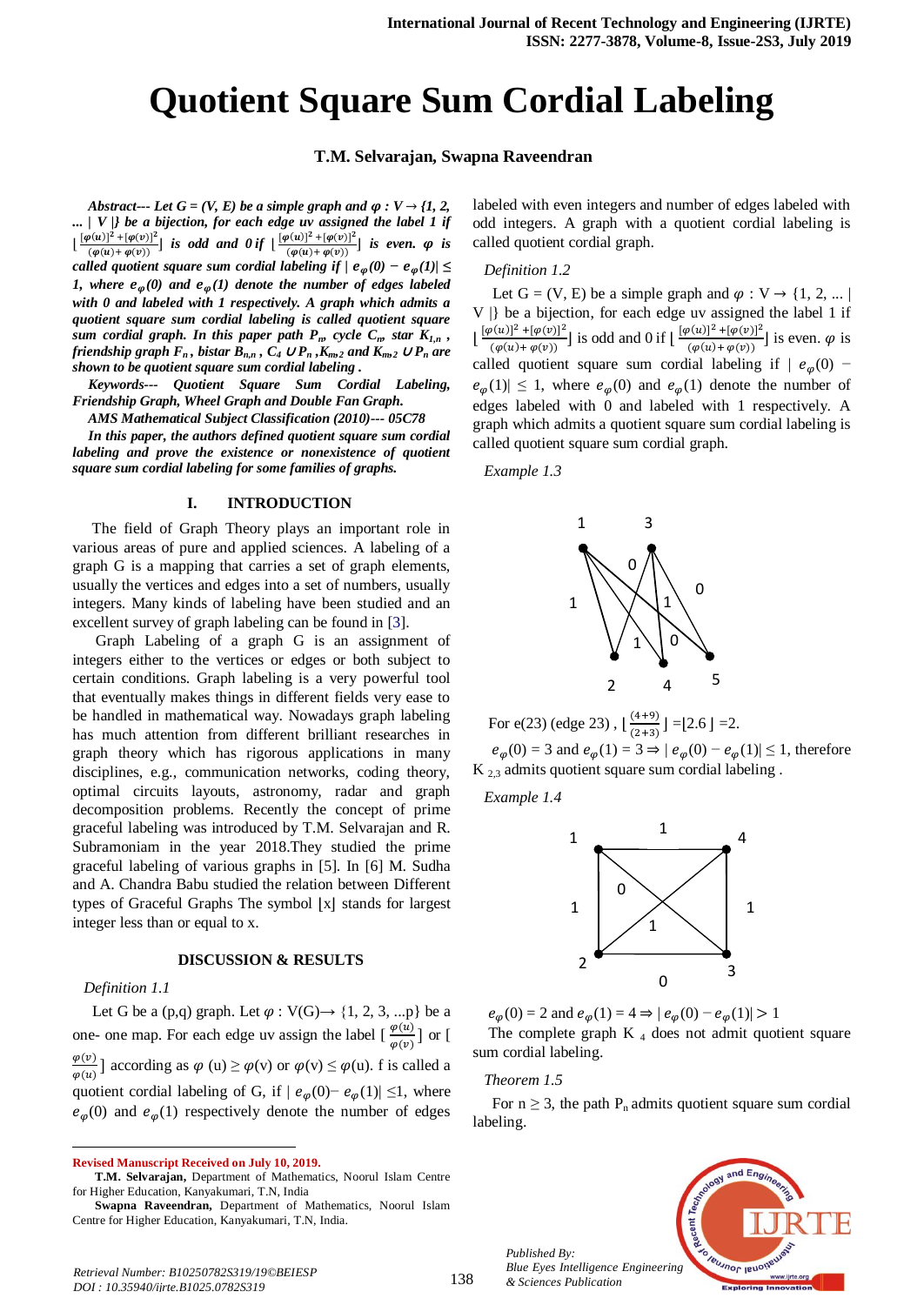## *Proof*

Let  $P_n = \{v_1, v_2, \ldots, v_n\}$  be a path with  $n \geq 3$ , where  $v_k$ and  $v_{k+1}$  are adjacent. Define : { $v_1, v_2, ..., v_n$ }  $\to$  {1, 2, ..., n} by  $\varphi$  ( $v_k$ )= k.  $[\varphi(v_k)]^2 + [\varphi(v_{k+1})]^2$  $\frac{[(v_k)]^2 + [\varphi(v_{k+1})]^2}{[\varphi(v_k) + \varphi(v_{k+1})]} = \frac{k^2 + (k+1)^2}{\{(k + (k+1))\}}$  $\frac{k^2 + (k+1)^2}{\{(k+(k+1))\}} = k + \frac{1}{2} + \frac{1}{4k}$ 4  $\mathbf{1}$  $\frac{1}{2} + \frac{1}{4k}$  $\frac{1}{4k+2}$  < 1 for all  $k > 0$ ,  $\left[ \frac{[\varphi(v_k)]^2 + [\varphi(v_{k+1})]^2}{[\varphi(v_k) + \varphi(v_{k+1})]} \right]$  $\frac{\left[\left(v_k\right)\right] + \left[\varphi\left(v_{k+1}\right)\right]}{\left[\varphi(v_k) + \varphi\left(v_{k+1}\right)\right]} = k$  $e(v_k v_{k+1}) = \begin{cases} 1 \\ 0 \end{cases}$ 

 $\boldsymbol{0}$ If n is even,  $e(v_1v_2) = 1$ ,  $e(v_2v_3) = 0$ ,  $e(v_3v_4) = 1, \ldots$  $e(v_{n-1}v_n) = 1$ , then  $e_{\varphi}(0) = \frac{\pi}{2}$  and  $e_{\varphi}(1) = \frac{\pi}{2} - 1 \Rightarrow |e_{\varphi}(0) - e_{\varphi}(1)| = 1$ If n is odd,  $e(v_1v_2) = 1$ ,  $e(v_2v_3) = 0$ ,  $e(v_3v_4) = 1, \ldots$ , and  $e(v_{n-1}v_n) = 0$ , Then  $e_{\varphi}(0) = \frac{(n-1)}{2}$  and  $e_{\varphi}(1) = \frac{(n-1)}{2} \Rightarrow |e_{\varphi}(0) - e_{\varphi}(1)| =$ 0.

# *Theorem 1.6*

The star graph  $K_{1,n}$  admits quotient square sum cordial labeling.

#### *Proof*

Let  $v_1$  be the central vertex of degree n.

Let  $v_2, \ldots, v_n, v_{n+1}$  be the n pendant vertices attached to it.

Define  $\varphi$ : { $v_1, v_2, \ldots, v_{n}$ ,  $v_{n+1}$ }  $\rightarrow$  {1, 2, ..., n,n+1} by  $\varphi(v_k) = k$ .  $[\varphi(v_1)]^2 + [\varphi(v_k)]^2$  $\frac{p(v_1)^2 + [ \varphi(v_k) ]^2}{[ \varphi(v_1) + \varphi(v_k) ]} = \frac{1 + k^2}{[1 + k]}$  $\frac{1+k^2}{[1+k]} = (k - 1) + \frac{2}{(k+k+1)}$ (  $\overline{\mathbf{c}}$  $\frac{2}{(k+1)}$  < 1 for  $k \ge 2$ ,  $\left[\frac{\left[\varphi(v_1)\right]^2 + \left[\varphi(v_k)\right]^2}{\left[\varphi(v_1) + \varphi(v_k)\right]} \right]$  $\left[\frac{\varphi(v_1)}{\varphi(v_1)+\varphi(v_k)}\right] = k - 1$  for  $k \ge 2$  $e(v_1v_k) = \begin{cases} 1 \\ 0 \end{cases}$  $\boldsymbol{0}$ If n is even,  $e(v_1 v_k) = 1$ , for  $k = 2, 4, 6, ..., n$  and  $e(v_1 v_k) = 0$ , for  $k = 3,5, ..., (n + 1)$  $e_{\varphi}(0) = \frac{\pi}{2}$  and  $e_{\varphi}(1) = \frac{\pi}{2} \Rightarrow |e_{\varphi}(0) - e_{\varphi}(1)| = 0.$ If n is odd,  $e(v_1 v_k) = 1$ , for  $k = 2, 4, 6, ..., (n-1)$  and  $e(v_1 v_k)$  $= 0$ , for  $k = 3, 5, ..., n$ .  $e_{\varphi}(0) = \frac{(n-1)}{2}$  and  $e_{\varphi}(1) = \frac{(n+1)}{2} \Rightarrow |e_{\varphi}(0) - e_{\varphi}(1)| = 1$ 

#### *Theorem 1.7*

The graph  $K_{n,2}$  is an quotient square sum cordial graph for  $n \neq 3$ .

# *Proof*

The graph  $K_{n,2}$  contains  $(n + 2)$  vertices and 2n edges. Label the vertices having degree n of  $K_{n,2}$  with 1 and 2 remaining vertices with integers 3,4, 5, ..., (n+2) .

Define 
$$
\varphi
$$
: {v<sub>1</sub>, v<sub>2</sub>,..., v<sub>n</sub>, v<sub>n+1</sub>, v<sub>n+2</sub>}  $\rightarrow$  {1, 2,...,  
n,n+1,n+2} by  
\n $\varphi$  (v<sub>1</sub>) = 1,  $\varphi$  (v<sub>2</sub>) = 2 and  $\varphi$ (v<sub>k</sub>)= k for 3  $\leq$  k  $\leq$  n+2.  
\nBy Theorem 1.6,  $\frac{[\varphi(v_1)]^2 + [\varphi(v_k)]^2}{[\varphi(v_1) + \varphi(v_k)]}$  = k - 1 for k  $\geq$  2.  
\n $e(v_1v_k) = \begin{cases} 1 \text{ if } k \text{ is even} \\ 0 \text{ if } k \text{ is odd} \end{cases}$   
\n $\frac{[\varphi(v_2)]^2 + [\varphi(v_k)]^2}{[\varphi(v_2) + \varphi(v_k)]}$  =  $\frac{4+k^2}{[2+k]} = (k - 2) + \frac{8}{(k+2)}$   
\n $\frac{8}{(k+2)} < 1$  for k > 6,  $\frac{[\varphi(v_2)]^2 + [\varphi(v_k)]^2}{[\varphi(v_2) + \varphi(v_k)]}$  = k - 2 for k > 6.  
\nFor k > 6,  $e(v_2v_k) = \begin{cases} 0 \text{ if } k \text{ is even} \\ 1 \text{ if } k \text{ is odd} \end{cases}$ 

**Case 1** If n is even  $e(v_1 v_k) = 1$ , for  $k = 4,6, ..., n + 2$ ,  $e(v_1 v_k) = 0$ , for  $k = 3,5, ..., (n - 1)$  and  $e(v_2 v_k) = 0$ , for k  $= 8,10...$ ,  $n + 2$ ,  $e(v_2 v_k) = 1$ , for  $k = 7,9, ..., (n + 1)$ .  $e(v_2 v_3) = 0$ ,  $e(v_2 v_5) = 0$ ,  $e(v_2 v_4) = 1$  and  $e(v_2 v_6) = 1$ .  $e_{\varphi}(0) = n$  and  $e_{\varphi}(1) = n \Rightarrow | e_{\varphi}(0) - e_{\varphi}(1) | = 0.$ **Case 2:** If n is odd and  $n \neq 3$ .  $e(v_1 \ v_k) = 1$ , for  $k = 4,6, ...$ ,  $e(v_1 v_k) = 0$ , for  $k = 3,5, ..., n$ ,  $e(v_2 v_k) = 0$ , for  $k = 8,10 ...,$  $n+2$ ,  $e(v_2 v_k) = 1$ , for  $k = 7, 9, ..., (n + 2)$ .  $e(v_2 v_3) = 0$ ,  $e(v_2 v_5) = 0$ ,  $e(v_2 v_4) = 1$  and  $e(v_2 v_6) = 1$ .  $e_{\omega}(0) = n$  and  $e_{\omega}(1) = n \Rightarrow |e_{\omega}(0) - e_{\omega}(1)| = 0$ 

#### *Theorem 1.8*

The fan graph  $F_n = Pn + K_1$  is a quotient square sum cordial graph.

#### *Proof*

The fan graph  $F_n = K_1 + P_n$  contains  $n + 1$  vertices and  $(2n - 1)$  edges. Label the vertex having degree n of F<sub>n</sub> with 1 and the remaining vertices by 2,3,4,...,n,  $(n + 1)$ .

**Case 1:** If n is even, using Theorem 1.5 and Theorem 1.6,  $e_{\varphi}(0) = n$  and  $e_{\varphi}(1) = (n - 1) \Rightarrow |e_{\varphi}(0) - e_{\varphi}(1)| = 1$ . **Case 2** If n is odd, using Theorem 1.5 and Theorem 1.6,  $e_{\omega}(0) = (n-1)$ 

and  $e_{\varphi}(1) = n$  ⇒  $| e_{\varphi}(0) - e_{\varphi}(1) | = 1$ . **Theorem 1.9.** The Double fan graph  $F_{2,n}$  is a quotient square sum cordial graph for  $n \neq 3$ .

**Proof :** The Double fan graph  $F_{2,n}$  contains  $n+2$  vertices and (3n− 1) edges. Label the vertices having degree n of double fan graph  $F_{2n}$  with 1 and 2, the remaining vertices by  $3,4,...,n, (n + 1), (n + 2)$ 

**Case 1:** If n is even, using Theorem 1.5 and Theorem 1.7,  $e_f(0) = \frac{3\pi}{2}$  and  $e_{\varphi}(1) = \frac{3\pi}{2} - 1 \Rightarrow |e_{\varphi}(0) - e_{\varphi}(1)| = 1.$ **Case 2:** If n is odd, using Theorem 1.5 and Theorem 1.7,  $e_{\varphi}(0) = \frac{(3n-1)}{2}$  and  $e_{\varphi}(1) = \frac{(3n-1)}{2} \Rightarrow |e_{\varphi}(0) - e_{\varphi}(1)| = 0.$ 

#### *Theorem 1.10*

For  $n \geq 3$ , the cycle Cn is a quotient square sum cordial graph.

#### *Proof*

Let  $C_n = \{v_1, v_2, \ldots, v_n, v_1\}$  be the cycle, where  $v_k$  and  $v_{k+1}$  are adjacent,

 $v_n$  and  $v_1$  are adjacent for  $k = 1, 2, 3, \ldots, n$ . **case(i):** n is odd

Define 
$$
\varphi: \{v_1, v_2, ..., v_n\} \to \{1, 2, ..., n\}
$$
 by  $\varphi(v_k) = k$   
for  $k = 1, 2, 3, ..., n$ .

$$
\frac{\left[\varphi(v_k)\right]^2 + \left[\varphi(v_{k+1})\right]^2}{\left[\varphi(v_k) + \varphi(v_{k+1})\right]} = \frac{k^2 + (k+1)^2}{\left\{(k + (k+1)\right\}} = k + \frac{1}{2} + \frac{1}{4k+2}
$$
  

$$
\frac{1}{2} + \frac{1}{4k+2} < 1 \text{ for all } k > 0
$$



*Published By:*

*& Sciences Publication*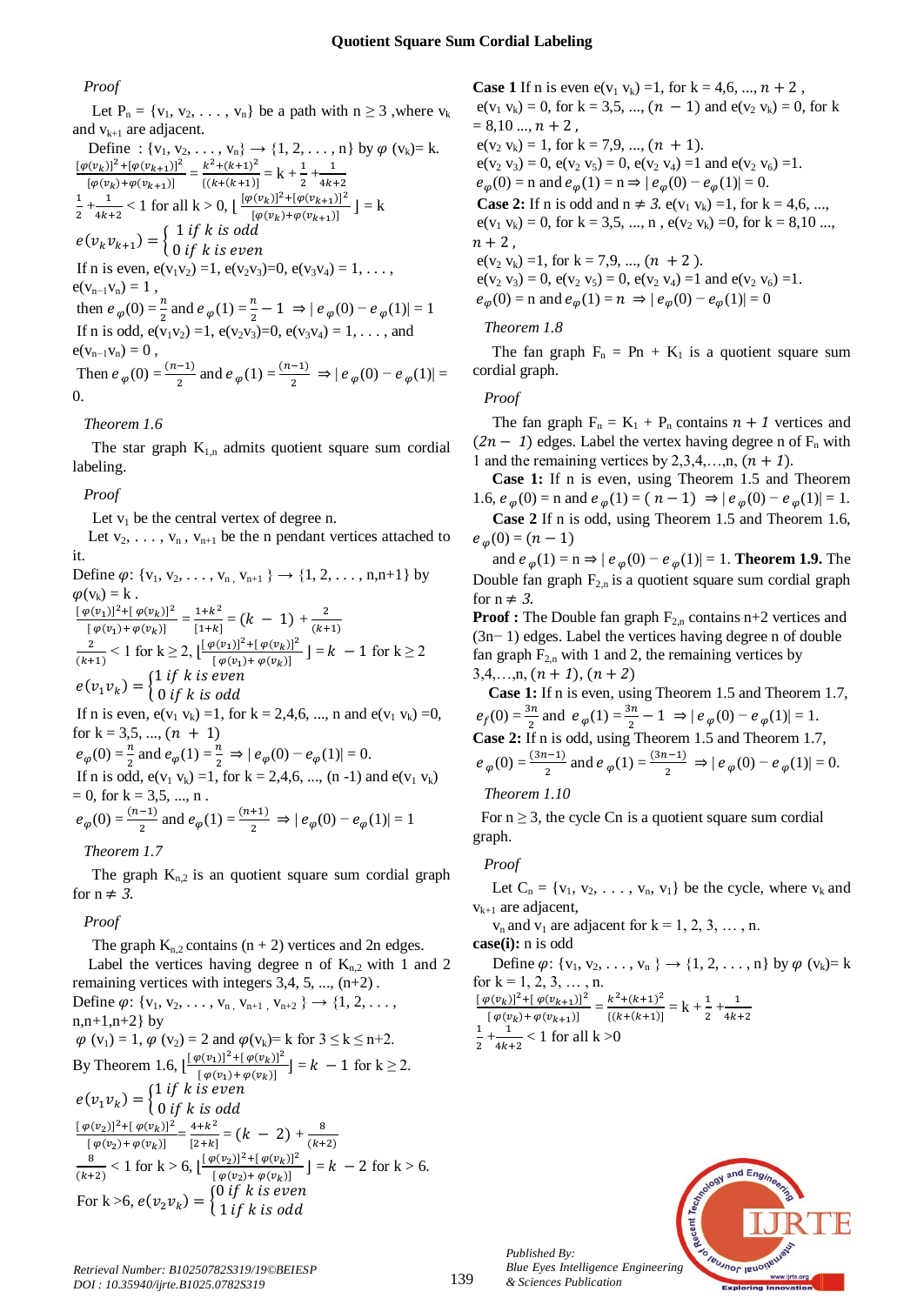$\left[\frac{\left[\varphi(v_k)\right]^2 + \left[\varphi(v_{k+1})\right]^2}{\left[\varphi(v_{k+1}) + \varphi(v_{k+1})\right]^2}\right]$  $\frac{\rho(v_{k}) - \rho(v_{k+1})}{\left[\varphi(v_{k}) + \varphi(v_{k+1})\right]} = k$  $e(v_k v_{k+1}) = \begin{cases} 1 \\ 0 \end{cases}$  $\boldsymbol{0}$  $[\varphi(v_n)]^2 + [\varphi(v_1)]^2$  $\frac{p(v_n)]^2 + [\varphi(v_1)]^2}{[\varphi(v_n) + \varphi(v_1)]} = \frac{n^2}{(n+1)!}$  $\frac{n^2+1}{(n+1)} = (n-1) + \frac{2}{n+1}$  $\left[\frac{[\varphi(v_n)]^2 + [\varphi(v_1)]^2}{[\varphi(u_n) + \varphi(u_n)]}\right]$  $\frac{(\nu_{n})^{\dagger} + (\nu_{n})^{\dagger}}{[\varphi(\nu_{n}) + \varphi(\nu_{1})]} = (n-1)$  $e(v_1v_2) = 1$ ,  $e(v_2v_3) = 0$ ,  $e(v_3v_4) = 1, \ldots$ ,  $e(v_{n-1}v_n) = 0$  and  $e(v_n v_1) = 0.$  $e_{\varphi}(0) = \frac{(n-1)}{2}$  and  $e_{\varphi}(1) = \frac{(n+1)}{2} \Rightarrow |e_{\varphi}(0) - e_{\varphi}(1)| = 1$ **Case (ii) :** n is even Define  $\varphi : \{v_1, v_2, \ldots, v_n\} \to \{1, 2, \ldots, n\}$  by  $\varphi(v_{k})$  $\boldsymbol{k}$  $\boldsymbol{n}$  $\boldsymbol{k}$  $\left[\frac{[\varphi(v_k)]^2 + [\varphi(v_{k+1})]^2}{[g(u_k) + g(u_k)]^2}\right]$  $\frac{\rho(v_{k}) - \Gamma(\varphi(v_{k+1}))}{[\varphi(v_{k}) + \varphi(v_{k+1})]} = k$  for  $\frac{[\varphi(v_{n-3})]^2 + [\varphi(v_{n-4})]^2}{[n(n-1) + n(n-1)]^2}$ I  $\frac{[\varphi(n_{n-3})]^{-1}[\varphi(\nu_{n-4})]}{[\varphi(\nu_{n-3})+\varphi(\nu_{n-4})]} = (n-2) + \frac{[\varphi(n_{n-3})]}{8}$  $(2n-4)$  $\frac{1}{2}$  < 1 for n > 6  $\left[\frac{[\varphi(v_{n-3})]^2 + [\varphi(v_{n-4})]^2}{[\varphi(v_{n-1}) + \varphi(v_{n-1})]^2}\right]$  $\frac{(\nu_{n-3})_1 + (\nu(\nu_{n-4})_1)}{[\varphi(\nu_{n-3}) + \varphi(\nu_{n-4})]} = (n-2) \text{ for } n > 6$  $[\varphi(v_{n-3})]^2 + [\varphi(v_{n-2})]^2$  $\frac{[(v_{n-3})]^2 + [\varphi(v_{n-2})]^2}{[\varphi(v_{n-3}) + \varphi(v_{n-2})]} = (n-1) - \frac{1}{2}$  $rac{1}{2} + \frac{9}{(4n)}$ (  $-\frac{1}{2}$  $rac{1}{2} + \frac{9}{(4n)}$  $\frac{9}{(4n-3)}$  < 1 for n > 3  $\left[\frac{[\varphi(v_{n-3})]^2 + [\varphi(v_{n-2})]^2}{[e^{(n-1)} + e^{(n-1)}]} \right]$  $\frac{(\nu_{n-3})_1 + (\nu_{n-2})_1}{[\varphi(\nu_{n-3}) + \varphi(\nu_{n-2})]} = (n-1)$  for n > 3  $[\varphi(v_1)]^2 + [\varphi(v_n)]^2$  $\frac{[(v_1)]^2 + [\varphi(v_n)]^2}{[\varphi(v_1) + \varphi(v_n)]} = (n-2) + \frac{2}{n}$  $\boldsymbol{n}$  $\left[\frac{[\varphi(v_1)]^2 + [\varphi(v_n)]^2}{[\varphi(u_1) + \varphi(u_2)]^2}\right]$  $\frac{[\varphi(v_1)] + [\varphi(v_n)]}{[\varphi(v_1) + \varphi(v_n)]}$  =  $e(v_1v_2) = 1$ ,  $e(v_2v_3) = 0$ ,  $e(v_3v_4) = 1, \ldots$ ,  $e(v_{n-4}v_{n-3}) = 0$ ,  $e(v_{n-3}v_{n-2})=1,$  $e(v_{n-1}v_n) = 0$  and  $e(v_nv_1) = 0$ .  $e_{\varphi}(0) = \frac{\pi}{2}$  and  $e_{\varphi}(1) = \frac{\pi}{2} \Rightarrow |e_{\varphi}(0) - e_{\varphi}(1)| = 0.$ 

*Theorem 1.11*

For  $n > 3$ , the wheel graph  $W_n = K_1 + C_n$  admits quotient square sum cordial labeling.

# *Proof*

The wheel graph  $W_n = K_1 + C_n$  contains  $n + 1$  vertices and 2n edges. Label the vertex having degree n of  $W_n$  with 1 and the remaining vertices by  $2,3,4,...,n$ ,  $(n + 1)$ .

#### *Case 1*

If n is even, using Theorem 1.6 and Theorem 1.11,  $e_{\omega}(0)$  $=$  n

and  $e_{\omega}(1) = n \Rightarrow |e_{\omega}(0) - e_{\omega}(1)| = 0.$ 

*Case 2*

If n is odd, using Theorem 1.6 and Theorem 1.11,  $e_{\varphi}(0)$  $= n$ 

and  $e_{\varphi}(1) = n$  $\Rightarrow |e_{\omega}(0) - e_{\omega}(1)| = 0.$ 





#### *Theorem 1.13*

The bistar graph  $B_{n,n}$  admits quotient square sum cordial labeling.

*Proof* 

Bistar graph  $B_{n,n}$ contains (2n+2) vertices and (2n+1) edges.

Let  $|V(G)| = 2n + 2$ ;  $|E(G)| = 2n + 1$ . Bistar graph  $B_{n,n}$  has exactly two vertices of degree n, let them be  $u_0$  and  $v_0$ . Define  $\varphi$ : {  $v_0, v_1, v_2, \ldots, v_{n}$ ,  $u_0, u_1, u_2, \ldots, u_n$ }  $\to$  {1, 2, ...

., 2n, 2n + 1, 2n + 2 by  $\varphi(v_0) = 1$ ,  $\varphi(u_0) = 2$ ,  $\varphi(v_i)$  $= k + 2$ ;  $1 \leq k \leq n$  and  $\varphi(u_k) = n + k$ ; 3  $\leq k \leq (n + 2)$  $[\varphi(v_1)]^2 + [\varphi(v_k)]^2$  $\frac{[\varphi(v_1)]^2 + [\varphi(v_k)]^2}{[\varphi(v_1) + \varphi(v_k)]} = \frac{1 + k^2}{[1 + k]}$  $\frac{1+k^2}{[1+k]} = (k - 1) + \frac{2}{(k+1)}$  $\overline{\phantom{a}}$  $\overline{\mathbf{c}}$  $\frac{2}{(k+1)} < 1$  for  $k \ge 2$  $\left[\frac{[\varphi(v_1)]^2 + [\varphi(v_k)]^2}{[\varphi(u_1) + \varphi(u_2)]^2}\right]$  $\frac{\left[\nu_1\right]_1 \pm \left[\varphi\left(\nu_k\right)\right]}{\left[\varphi\left(\nu_1\right) + \varphi\left(\nu_k\right)\right]} = k - 1 \text{ for } k > 2$  $[\varphi(u_0)]^2 + [\varphi(u_k)]^2$  $\frac{[\varphi(u_0)]^2 + [\varphi(u_k)]^2}{[\varphi(u_0) + \varphi(u_k)]} = \frac{4 + (n+k)^2}{[2+n+k]}$  $\frac{(k+(n+k)^2)}{(2+n+k)} = (n+k-2) + \frac{8}{(n+k)}$  $\overline{\phantom{a}}$ 8  $\frac{6}{(n+k+2)}$  < 1 for all k > 3  $\left[\frac{[\varphi(u_0)]^2 + [\varphi(u_k)]^2}{[\varphi(u_0) + \varphi(u_0)]^2}\right]$  $\frac{\left[\varphi(u_0)\right] + \left[\varphi(u_k)\right]}{\left[\varphi(u_0) + \varphi(u_k)\right]}$ If n is even,  $e(v_0v_k) = \begin{cases} 1 \text{ if } k \text{ is even} \\ 0 \text{ if } k \text{ is odd} \end{cases}$  and  $e(u_0u_k) = \begin{cases} 0 \\ 1 \end{cases}$  $\mathbf{1}$  $e(u_0 v_0) = 1$ ,  $e(v_0 v_k) = 1$ , for  $k = 2, 4, 6, ..., n$  and  $e(v_1 v_k) = 0$ , for  $k = 1,3,5, ..., (n - 1)$  $e_{\varphi}(0) = \frac{n-2}{2}$  and  $e_{\varphi}(1) = \frac{n}{2} \Rightarrow |e_{\varphi}(0) - e_{\varphi}(1)| = 1$ . If n is odd  $e(v_0v_k) = \begin{cases} 1 \text{ if } k \text{ is even} \\ 0 \text{ if } k \text{ is odd} \end{cases}$  and  $e(u_0u_k) = \begin{cases} 1 \\ 0 \text{ if } k \text{ is odd} \end{cases}$  $\boldsymbol{0}$  $e(v_1 v_k) = 1$ , for  $k = 2, 4, 6, ..., (n - 1)$  and  $e(v_1 v_k) = 0$ , for k

= 3,5, ..., n.  
\n
$$
e_{\varphi}(0) = \frac{(n-1)}{2}
$$
 and  $e_{\varphi}(1) = \frac{(n-1)}{2} \Rightarrow |e_{\varphi}(0) - e_{\varphi}(1)| = 0$ 

# *Theorem 1.14*

*Published By:*

*& Sciences Publication* 

The friendship graph  $F_n^{(3)}$  admits quotient square sum cordial labeling.

*Proof*

The friendship graph  $F_n^{(3)}$ , is a planar undirected graph with 2n + 1 vertices and 3n edges constructed by joining n copies of the triangle graph T with a common vertex.

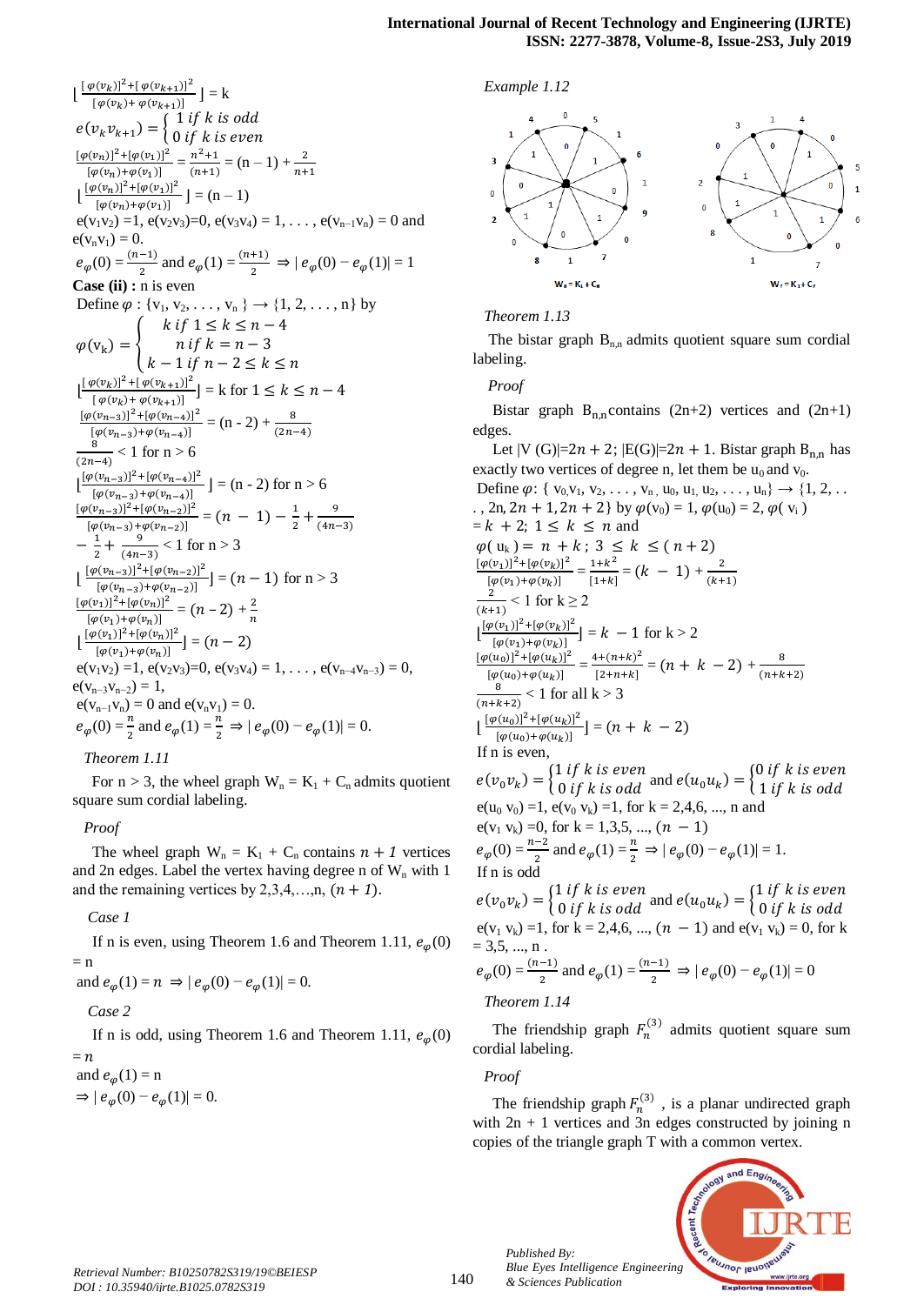*Example 1.16*

Let  $v_1$  be the central vertex of degree 2n.

# Friendship graph contains n triangles  $T_1, T_2, \ldots, T_n$ .

Define f:  $V(G) \rightarrow \{1, 2, ..., 2n, 2n+1\}$  by  $\varphi(v_1) = 1$ , label the outer

vertices of the triangles  $T_1$ ,  $T_3$ ,  $T_5$ , ... by  $\varphi(v_k) = 2$  $k \le n$  and label the outer vertices of the triangles  $T_2$ ,  $T_4$ ,  $T_6$ , ... by  $\varphi(v_k) = 2k + 1, 1 \leq k \leq n$ .

$$
\frac{[\varphi(v_1)]^2 + [\varphi(v_k)]^2}{[\varphi(v_1) + \varphi(v_k)]} = \frac{1 + k^2}{[1 + k]} = (k - 1) + \frac{2}{(\square + l)}
$$
\n
$$
\frac{2}{(k+1)} < 1 \text{ for } k \ge 2
$$
\n
$$
\left[\frac{[\varphi(v_1)]^2 + [\varphi(v_k)]^2}{[\varphi(v_1) + \varphi(v_k)]}\right] = (k - 1) \text{ for } k \ge 2
$$
\n
$$
\frac{[\varphi(v_k)]^2 + [\varphi(v_{k+1})]^2}{[\varphi(v_k) + \varphi(v_{k+1})]} = \frac{k^2 + (k+2)^2}{\{(k + (k+2))\}} = (k + 1) + \frac{1}{k+1}
$$
\n
$$
\frac{1}{k+1} < 1 \text{ for all } k > 1
$$
\n
$$
\left[\frac{[\varphi(v_k)]^2 + [\varphi(v_{k+1})]^2}{[\varphi(v_k) + \varphi(v_{k+1})]^2}\right] = (k + 1)
$$
\n
$$
\text{Case } l
$$

If n is even,  $e_{\varphi}(0) = \frac{3h}{2}$  and  $e_{\varphi}(1) = \frac{3h}{2} \Rightarrow |e_{\varphi}(0)|$  $e_{\varphi}(1)| = 0.$ 

$$
Case\ 2
$$

If n is odd, 
$$
e_{\varphi}(0) = \frac{3n-1}{2}
$$
 and  $e_{\varphi}(1) = \frac{3n+1}{2}$   
\n $\Rightarrow |e_{\varphi}(0) - e_{\varphi}(1)| = 1.$ 

*Theorem 1.15*

The friendship graph  $Fr_n^{(3)}$  admits quotient square sum cordial

#### labeling .

*Proof* 

The friendship graph  $Fr_n^{(3)}$  is an undirected graph with  $3n + 1$  vertices and 5n edges constructed by joining n copies of the fan graph  $F_3$  with a common vertex.

Let  $v_1$  be the central vertex of degree 3n.

Define  $\varphi$ : V(G)  $\rightarrow$  {1, 2, ..., 2n, ..., 3n, 3n + 1} by  $\varphi$  (v<sub>1</sub>) = 1,

label the outer vertices  $v_2,v_3,...$ ,  $v_{3n}$ ,  $v_{3n+1}$  of the friendship graph  $Fr_n^{\left( \right)}$ 

$$
by \varphi(v_k) = k, 2 \le k \le 3n + 1
$$

$$
\lfloor \frac{[\varphi(v_1)]^2 + [\varphi(v_k)]^2}{\varphi(v_1) + \varphi(v_k)} \rfloor = (k - 1) \text{ for } k \ge 2
$$

 $[\varphi(v_k)]^2 + [\varphi(v_{k+1})]^2$  $\frac{[(v_k)]^2 + [\varphi(v_{k+1})]^2}{[\varphi(v_k) + \varphi(v_{k+1})]} = k + \frac{1}{2} + \frac{1}{4k+1}$  $\frac{1}{4k+2}, \left[\frac{[\varphi(v_k)]^2 + [\varphi(v_{k+1})]^2}{[\varphi(v_k) + \varphi(v_{k+1})]} \right]$  $\frac{\left[\sqrt{v_{k}}\right] + \left[\sqrt{v_{k+1}}\right]}{\left[\varphi(v_k) + \varphi(v_{k+1})\right]} = k$ 

**Case 1:** If n is even,  $e_{\varphi}(0) = \frac{3\pi}{2}$  and  $e_{\varphi}(1) = \frac{3\pi}{2} \Rightarrow |e_{\varphi}(0)|$  $-e_{\omega}(1)| = 0$ 

Case 2: If n is odd, 
$$
e_{\varphi}(0) = \frac{5n-1}{2}
$$
 and  $e_{\varphi}(1) = \frac{5n+1}{2}$   
\n⇒  $| e_{\varphi}(0) - e_{\varphi}(1) | = 1$ .

 $\frac{1}{24}$ 

# **The friendship graph**

 $e_{\varphi}(0) = 20$  and  $e_{\varphi}(1) = 20 \Rightarrow |e_{\varphi}(0) - e_{\varphi}(1)| = 0.$ 

*Theorem 1.17*

The graph P<sub>n</sub> ∪ K<sub>m,2</sub> ( m  $\neq$  3) is a quotient square sum cordial graph.

*Proof* 

The graph  $P_n \cup K_{m,2}$  contains  $(n + m + 2)$  vertices and  $(2m + n - 1)$  edges . Using Theorem 1.5 and Theorem 1.7, P<sub>n</sub> ∪ K<sub>m,2</sub> admits quotient square sum cordial labeling.

## *Theorem 1.18*

The graph  $P_n \cup C_4$  is a quotient square sum cordial graph.

*Proof* 

The graph P<sub>n</sub> ∪ C<sub>4</sub> contains  $(n + 4)$  vertices and  $(n + 3)$ edges .

Label the vertices of  $C_4$  by 1,3,2,4 and the remaining vertices

by  $5,6,...,(n + 4)$ .

For C<sub>4</sub>,  $e_{\omega}(0) = e_{\omega}(1) = 2$ 

Using Theorem 1.5,

 $P_n \cup C_4$  admits quotient square sum cordial labeling.

# **II. CONCLUSION**

The investigation of labeled graph is very important due to its various applications in many fields. It is very interesting to study the various types of graphs which admits quotient square sum cordial labeling. It is an open area of research to discuss some more similar results for various graphs.

# **REFERENCES**

*Published By:*

*& Sciences Publication* 

- 1. F. Harary, Graph Theory, Addison-Wesley, Reading, Mass, (1969).
- 2. J.A.Bondy and U.S.R.Murthy, Graph Theory and Applications, (North-Holland), Newyork (1976).
- 3. J.A.Gallian, A Dynamic Survey of Graph Labeling, The Electronic Journal of Combinatorics, 18th edition, Dec 7, 2015.